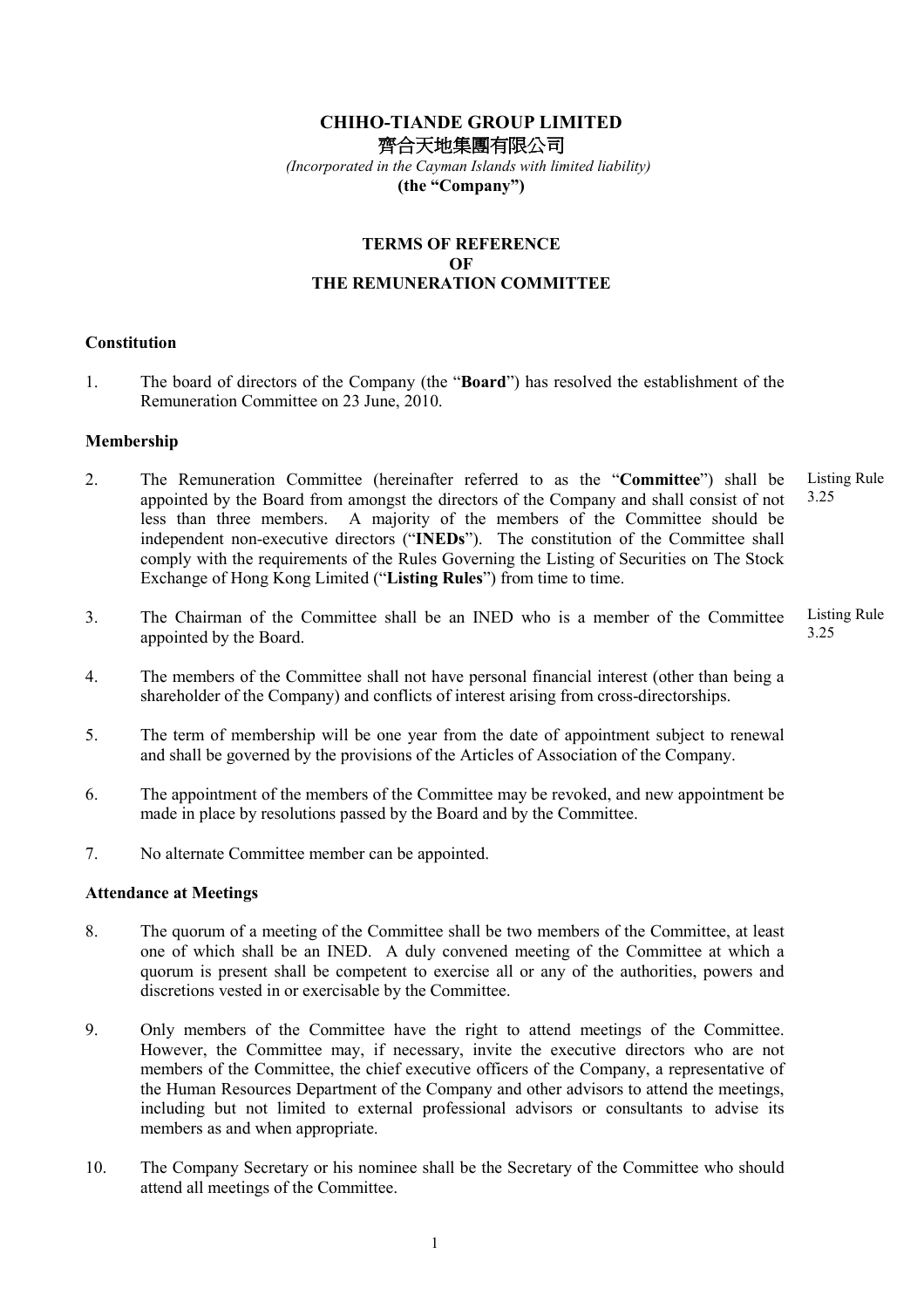11. Members of the Committee may participate in a meeting of the Committee by means of conference telephone or similar communications equipment by means of which all persons participating in the meeting can hear each other and participation in a meeting pursuant to this provision shall constitute presence in person at such meeting.

### Frequency of Meetings

- 12. Meetings shall be held not less than twice a year. Additional meetings should be held as and when the Committee consider necessary.
- 13. The Chairman of the Committee or any two members of the Committee may request a meeting if they consider it necessary. Committee meetings shall be arranged by the Secretary of the Committee upon instruction of the Chairman of the Committee.
- 14. Proceedings of meetings of the Committee shall be governed by the provisions of the Articles of Association of the Company.

## Notice of Meetings

15. Unless otherwise agreed, notice of each meeting of the Committee shall confirm the venue, time and date together with an agenda of items to be discussed and shall be forwarded to each member of the Committee, any other person required to attend and all other non-executive directors no later than 3 working days before the date of the meeting. Supporting papers shall be sent to the Committee members and to other attendees as appropriate at the same time.

### Committee's Resolutions

- 16. A resolution in writing signed by all the members of the Committee shall be as valid and effectual as if it had been passed at a meeting of the Committee and may consist of several documents in same form each signed by one or more of the members of the Committee. Such resolution may be signed and circulated by fax. This provision is without prejudice to any requirement under the Listing Rules for a Board or Committee meeting to be held.
- 17. The secretary of the Committee shall minute the proceedings and resolutions of all Committee meetings, including the names of those present and in attendance. All minutes shall record in sufficient details the matters considered, decision reached or recommendations made and any concerns raised by any member including dissenting views.
- 18. Minutes of the Committee meetings shall be circulated promptly to all members of the Committee and, once agreed, to all members of the Board, unless a conflict of interest exists.

### Annual General Meeting

19. The Chairman of the Committee (or if he is not able to attend, his delegate who shall be a member of the Committee) shall attend the Annual General Meeting, in which he shall be prepared to respond to any shareholder's questions on the Committee's activities.

## Authorities and Purposes

- 20. The Committee is authorised by the Board to review, assess and make recommendations upon, any issue within these terms of reference.
- 21. The Committee should utilise information received internally and externally to satisfy itself that base salaries are competitive with current market conditions and that the total remuneration package/benefits are competitive with other companies of a similar size, business nature and scope as the Company.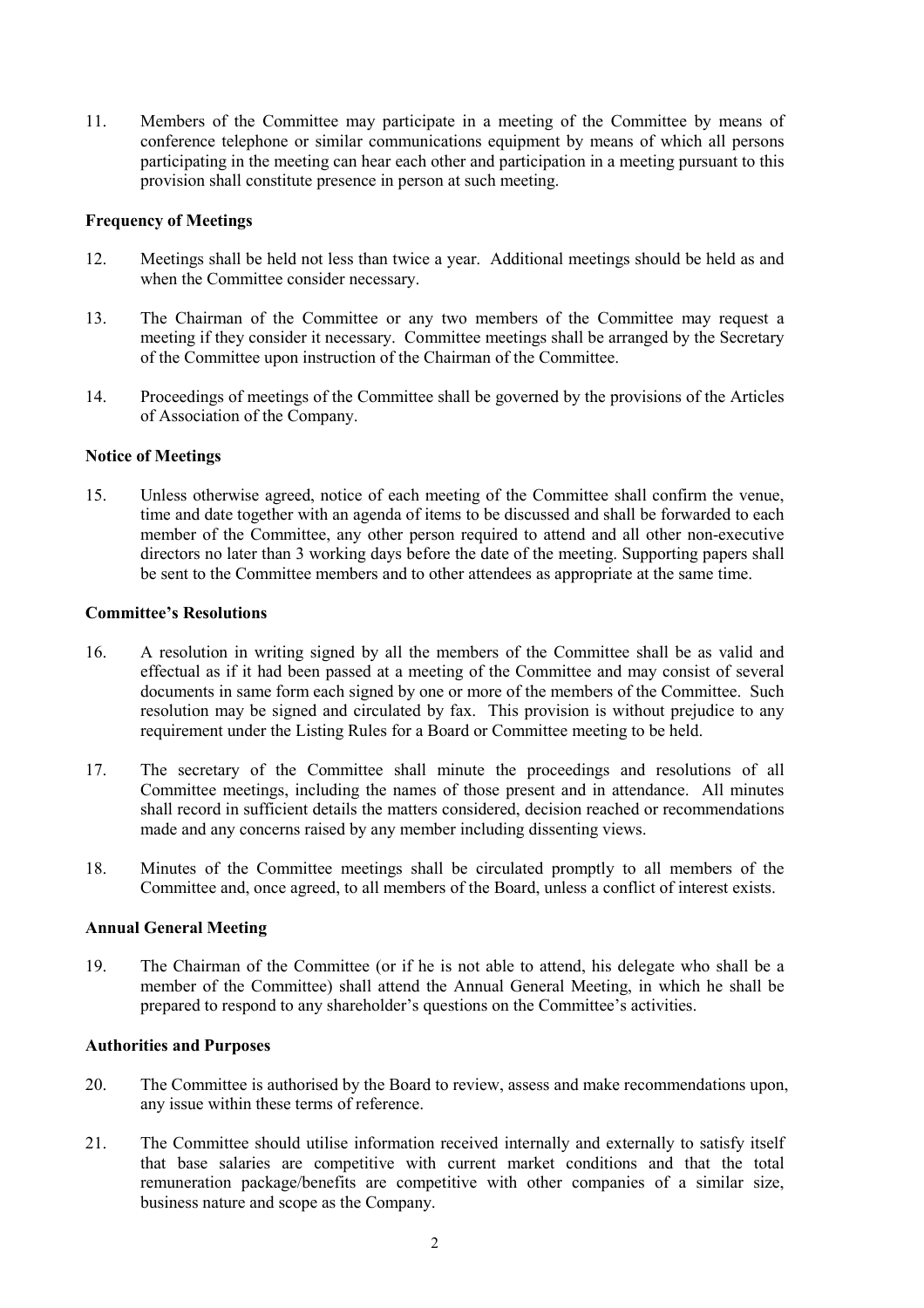- 22. The purpose of the establishment of the Committee is to enable the Company to be more open and objective in the setting of its remuneration in respect of the Chairman of the Board, the executive directors and the senior management of the Company.
- 23. The Committee is to review and make recommendations concerning the remuneration packages and benefits of the Chairman of the Board, the directors and the senior management of the Company as an independent and impartial committee. No director shall be involved in deciding his own remuneration.
- 24. The Committee must ensure that the Chairman of the Board, the directors and the senior management of the Company are fairly rewarded in the light of their contribution to the Company and their performance and that they receive suitable incentives to maintain high standards of performance and to improve their, and the Company's, performance.
- 25. The Committee is authorised by the Board, and at the reasonable expense of the Company, to obtain outside legal or other independent professional advice and to secure attendance of outsiders with the relevant experience and expertise if it considers this necessary. Appendix 14 B.1.1
- 26. The Committee is to be provided with sufficient resources to perform its duties. Appendix 14 B.1.4

### Duties

The duties of the Committee shall include:

- 27. to assess, review and make recommendations, once a year or as and when required, to the Board in respect of the remuneration packages and overall benefits for the directors and the senior management of the Company. The Committee should consult the Chairman of the Board and/or the chief executive of the Company about their remuneration proposals for other executive directors of the Company; Appendix 14 B.1.1
- 28. to make recommendations to the Board in relation to all consultancy agreements and service contracts, or any variations, renewals or modifications thereof, entered into between the Company and the directors of the Company or any associate company of any of them;
- 29. to consider what details of the remuneration/benefits of the Chairman of the Board, the directors and the senior management of the Company should be reported in addition to those required by law in the Company's annual report and accounts and how those details should be presented;
- 30. to make recommendations to the Board on the Company's policy and structure for all directors (including non-executive directors and independent non-executive directors) and senior management remuneration and on the establishment of a formal and transparent procedure for developing remuneration policy, and to place recommendations before the Board concerning the total remuneration and/or benefits granted to the directors from time to time; Appendix 14 B.1.2(a)
- 31. to make recommendations to the Board on the remuneration packages of individual executive directors and senior management, including benefits in kind, pension rights and compensation payments (including any compensation payable for loss or termination of their office or appointment) and to make recommendations to the Board on the remuneration of nonexecutive directors. The Committee should consider salaries paid by comparable companies, time commitment and responsibilities and employment conditions elsewhere in the Group; Appendix 14  $B.1.2(c)$ , (d) and (e)
- 32. to review and approve the management's remuneration proposal with reference to the Board's corporate goals and objectives; Appendix 14 B.1.2(b)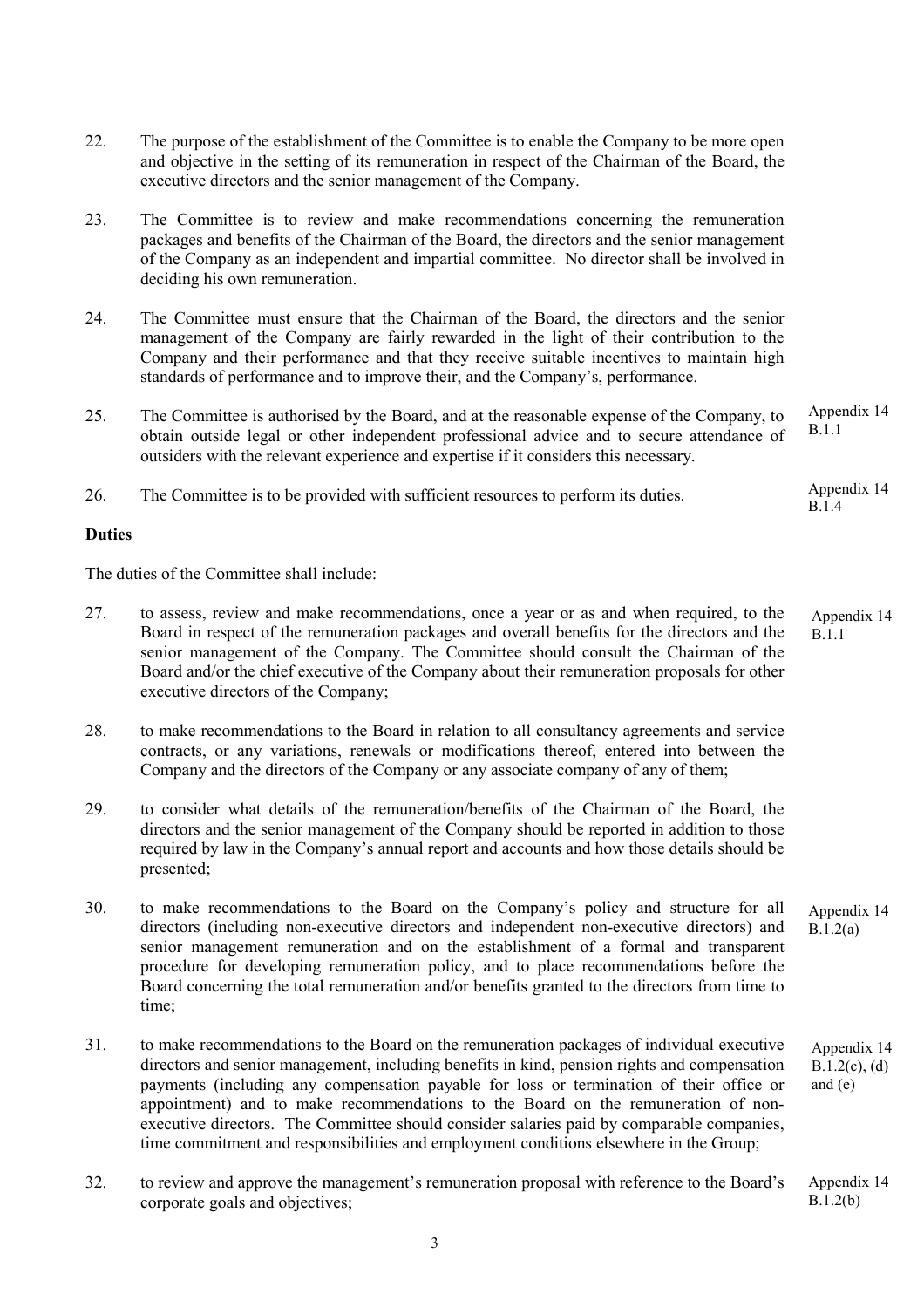- 33. to review and evaluate the performance of individual executive director in the relevant financial year in determining the amount of bonus (if any) to be payable to him/her and determine the time of payment of any such bonus;
- 34. to review and approve compensation payable to executive directors and senior management for any loss or termination of office or appointment to ensure that it is consistent with contractual terms and is otherwise fair and not excessive; Appendix 14  $\overline{B.1.2(f)}$
- 35. to review and approve compensation arrangements relating to dismissal or removal of directors for misconduct to ensure that they are consistent with relevant contractual terms and are otherwise reasonable and appropriate; Appendix 14  $B.1.2(g)$
- 36. to ensure that no director or any of his associates is involved in deciding his own remuneration; Appendix 14  $\overline{B.1.2(h)}$
- 37. to consider the granting of the share options to directors of the Company pursuant to the share option scheme adopted by the Company;
- 38. to ensure that adequate retirement arrangements are put in place and maintained for the Chairman and executive directors of the Company in the light of their performance during their tenure with the Company and not merely their performance in the previous years;
- 39. to cater for the Company to be in a position to offer and maintain competitive and attractive overall benefits to recruit and maintain high quality personnel at the Board level;
- 40. to do any such things to enable the Committee to discharge its duties and functions conferred on it by the Board; and
- 41. to conform to any requirement, direction, and regulation that may from time to time be prescribed by the Board or contained in the constitution of the Company or imposed by the Listing Rules or applicable laws.

#### Reporting Procedures

- 42. The Chairman of the Committee shall report formally to the Board on its proceedings after each meeting of the Committee on all matters within its duties and responsibilities.
- 43. The Committee shall report to the Board on a regular basis. At the next meeting of the Board following a meeting/written resolution of the Committee, copies of the minutes/resolution setting out the findings, recommendations and decisions of the Committee shall be submitted to the Board.
- 44. The Committee shall make whatever recommendations to the Board on any area within its remit where action or improvement is needed.
- 45. The Committee shall compile annually a report on its activities for the Board to consider in the context of preparing the Company's annual report.